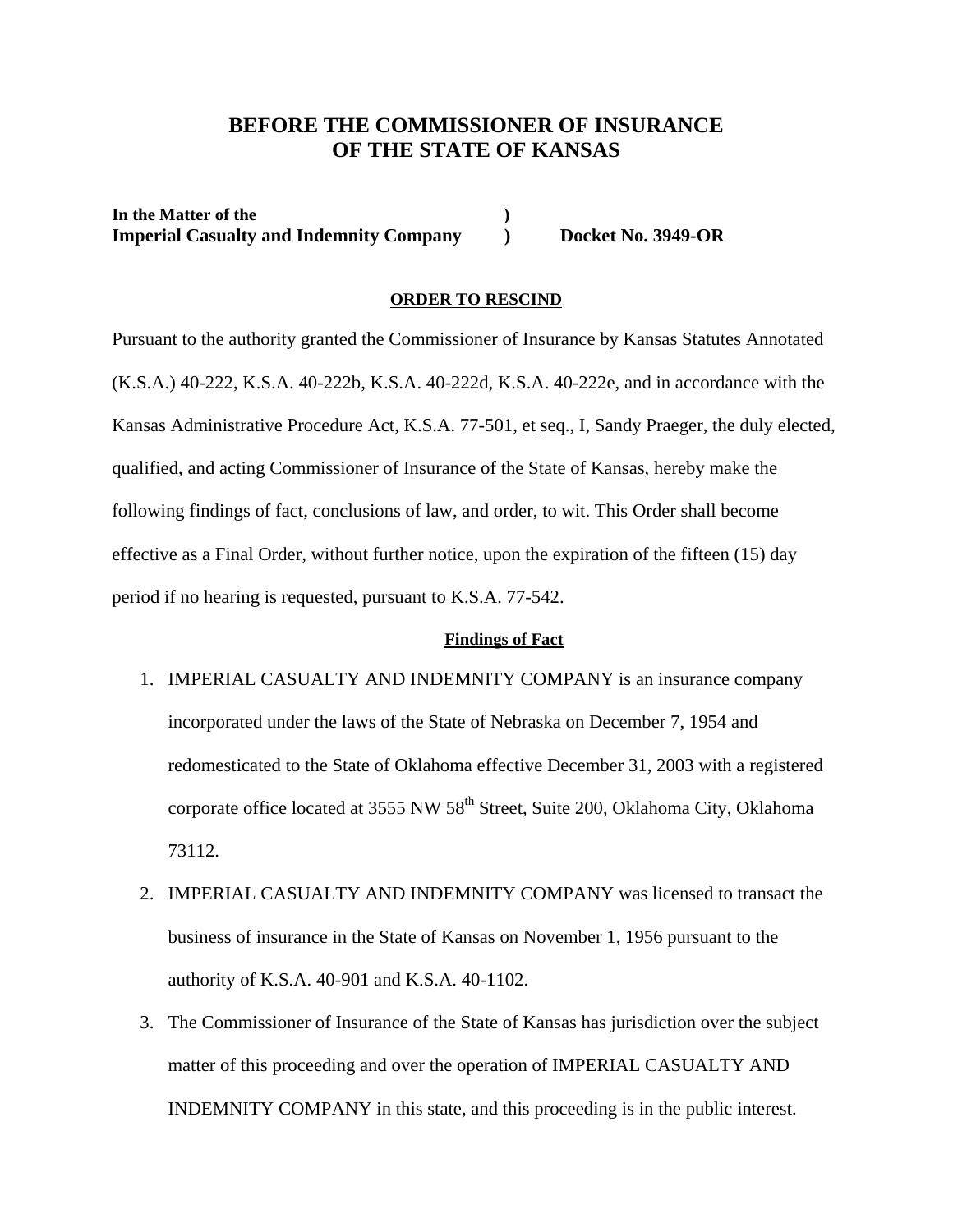- 4. On April 14, 1989, the Commissioner of Insurance issued a Consent Order which suspended IMPERIAL CASUALTY AND INDEMNITY COMPANY'S authority to transact the business of insurance in Kansas. The Consent Order was placed on IMPERIAL CASUALTY AND INDEMNITY COMPANY as a result of the financial condition that had resulted in a condition such that the continued operation of the company in this state might be hazardous to the insuring public. The Nebraska Insurance Department issued a Cease and Desist Order on August 16, 1988 and an order of Administrative Supervision on March 1, 1989.
- 5. Pursuant to a Termination of Supervision Order issued on December 28, 1998, both the Cease & Desist and the Administrative Supervision Orders were terminated. A Consent Order of Redomestication was signed on December 17, 2003 by the Commissioner of the Oklahoma Department of Insurance and on December 31, 2003 by the Director of Insurance for the State of Nebraska, approving the redomestication of the Company to the State of Oklahoma.
- 6. On December 31, 2003, Providence Property & Casualty, an Oklahoma property and casualty insurance corporation, acquired the Company through the purchase of all of the outstanding shares of stock, after approval by the Oklahoma Insurance Department.
- 7. IMPERIAL CASUALTY AND INDEMNITY COMPANY'S most recent financial statements filed with the Department reflect an improvement in the Company's financial condition. As of September 30, 2008, IMPERIAL CASUALTY AND INDEMNITY COMPANY is reporting capital and surplus of \$11,896,372.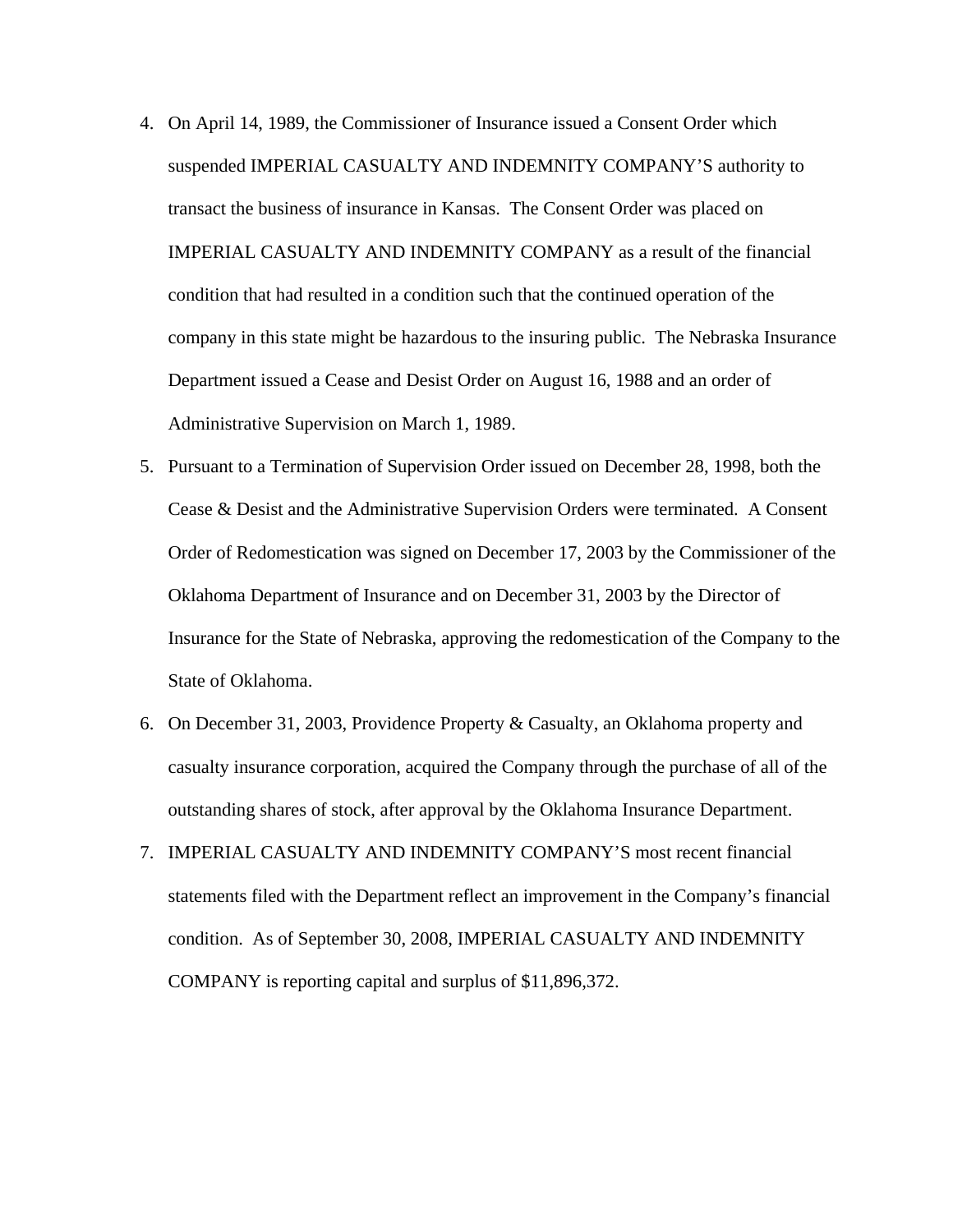#### **Conclusions of Law**

### 8. IMPERIAL CASUALTY AND INDEMNITY COMPANY has provided the

Commissioner of Insurance with information which indicates IMPERIAL CASUALTY

AND INDEMNITY COMPANY has rectified the condition which warranted the

issuance of the Consent Order referred to in paragraph #4 above.

### **Order**

# **IT IS THERFORE, BY THE COMMISSIONER OF INSURANCE, ORDERED THAT:**

The Consent Order dated April 14, 1989, and referred to in paragraph #4 above, which

suspended the authority of IMPERIAL CASUALTY AND INDEMNITY COMPANY to

transact the business of insurance in the State of Kansas, is hereby rescinded. IMPERIAL

CASUALTY AND INDEMNITY COMPANY may commence writing business in the State of

Kansas.

#### **IT IS SO ORDERED THIS \_\_11th\_\_\_ DAY OF DECEMBER, 2008, IN THE CITY OF TOPEKA, COUNTY OF SHAWNEE, STATE OF KANSAS.**



 $\angle$ s/ Sandy Praeger $\angle$  Sandy Praeger Commissioner of Insurance

 $\angle$ s/ John W. Campbell $\angle$  John W. Campbell General Counsel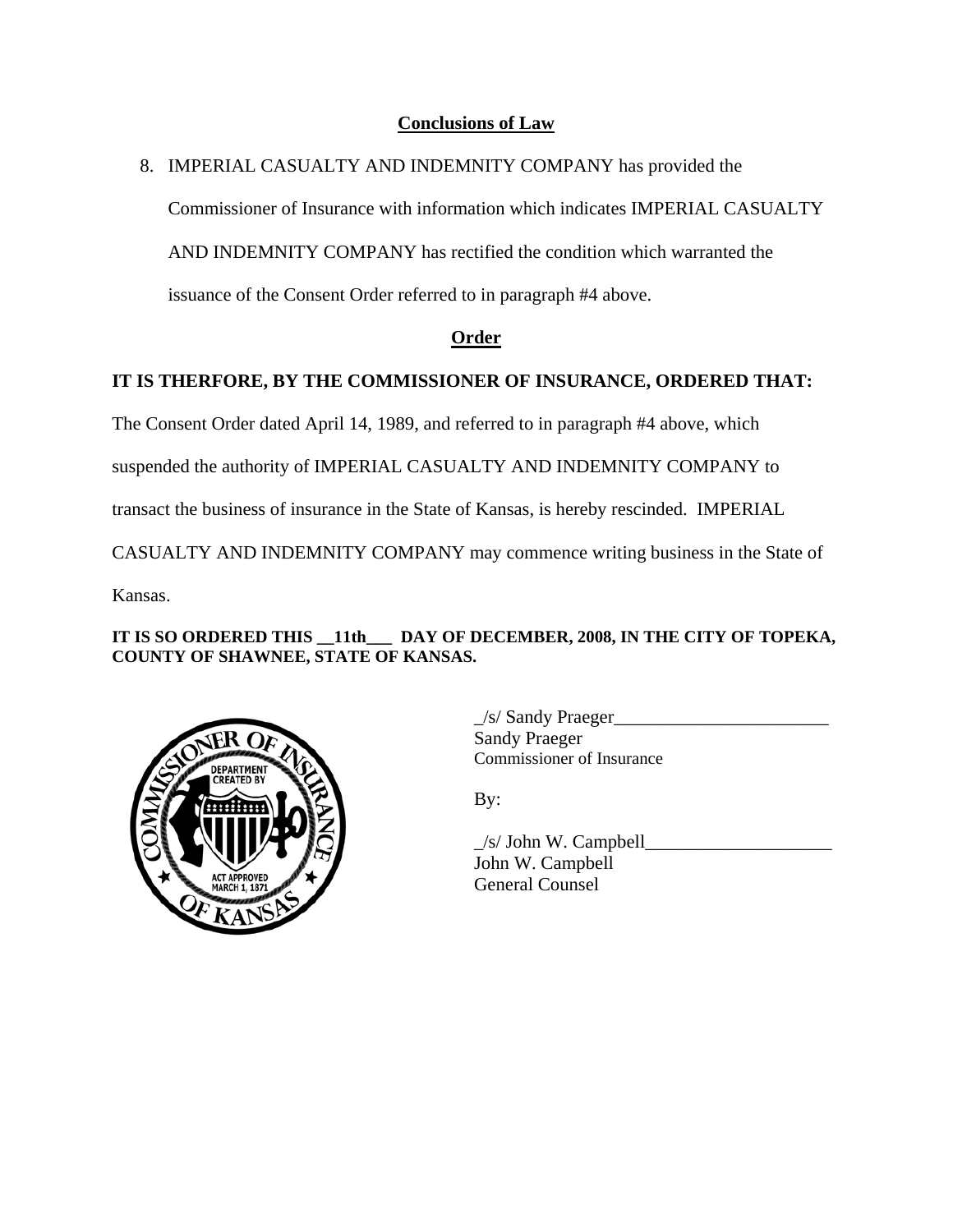#### **NOTICE OF RIGHTS**

IMPERIAL CASUALTY & INDEMNITY COMPANY is entitled to a hearing pursuant to K.S.A. 77-537, the Kansas administrative Procedure act. If IMPERIAL CASUALTY & INDEMNITY COMPANY desires a hearing, the company must file a written request for a hearing with:

 John W. Campbell, General Counsel Kansas Insurance Department 420 S.W.  $9<sup>th</sup>$  Street Topeka, Kansas 66612

This request must be filed within fifteen (15) days from the date of service of this Order. If

IMPERIAL CASUALTY & INDEMNITY COMPANY requests a hearing, the Kansas Insurance Department will notify the company of the time and place of the hearing and information on the procedures, right of representation, and other rights of parties relating to the conduct of the hearing, before commencement of the same.

If a hearing is not requested in the time and manner stated above, this Summary Order shall become effective as a Final Order upon the expiration of time for requesting a hearing, pursuant to K.S.A. 77-613. In the event IMPERIAL CASUALTY & INDEMNITY COMPANY files a petition for judicial review, pursuant to K.S.A. 77-613(e), the agency officer to be served on behalf of the Kansas Insurance Department is:

 John W. Campbell, General Counsel Kansas Insurance Department 420 S.W.  $9^{th}$  Street Topeka, Kansas 66612